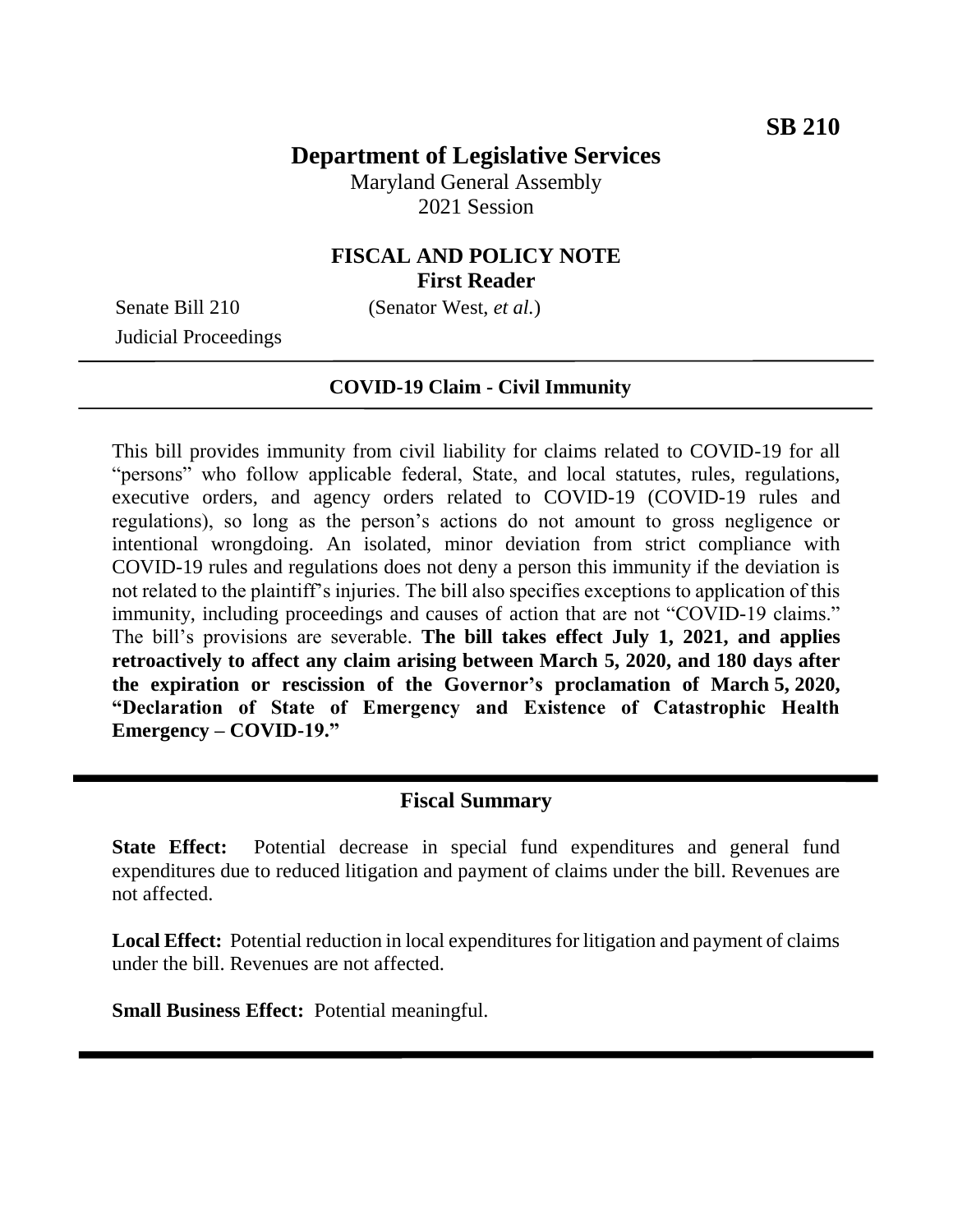### **Analysis**

**Bill Summary:** "COVID-19 claim" is a claim or cause of action for damages, losses, indemnification, contribution, or other relief arising out of, based on, or in any way related to exposure or potential exposure to COVID-19 or to conduct intended to reduce transmission of COVID-19. The bill specifically includes certain types of claims as COVID-19 claims. However, an administrative proceeding or civil action brought by a State or local government prosecutor or agency to enforce State statutes, regulations or orders applicable to COVID-19 is not a "COVID-19 claim."

For purposes of the bill, a "person" means an individual, a business entity, a governmental entity, or other legal entity, including specified organizations and entities such as a school and an institution of higher education. A paid or unpaid employee, agent, or independent contractor is also considered a "person" under the bill.

Immunity granted under the bill does not (1) create, recognize, or ratify a claim or cause of action; (2) eliminate a required element of any claim, including causation and proximate cause elements; (3) affect rights, remedies, or protections under the Maryland Workers' Compensation Act, including the exclusive application of that Act; (4) amend, repeal, alter, or affect any other immunity or limitation of liability; or (5) create a defense to liability in an administrative proceeding or civil action brought by a State or local government prosecutor or agency to enforce State statutes, regulations or orders applicable to COVID-19.

**Current Law:** No statute specifically addresses immunity from civil liability for a claim related to exposure to COVID-19. However, the Maryland Tort Claims Act (MTCA) and the Local Government Tort Claims Act (LGTCA) address liability of the State and local governments, respectively.

#### *MTCA*

In general, the State is immune from tort liability for the acts of its employees and cannot be sued in tort without its consent. Under MTCA, the State statutorily waives its own common law (sovereign) immunity on a limited basis. MTCA applies to tortious acts or omissions, including State constitutional torts, by "State personnel" performed in the course of their official duties, so long as the acts or omissions are made without malice or gross negligence. Under MTCA, the State essentially "waives sovereign or governmental immunity and substitutes the liability of the State for the liability of the state employee committing the tort." *Lee v. Cline,* 384 Md. 245, 262 (2004).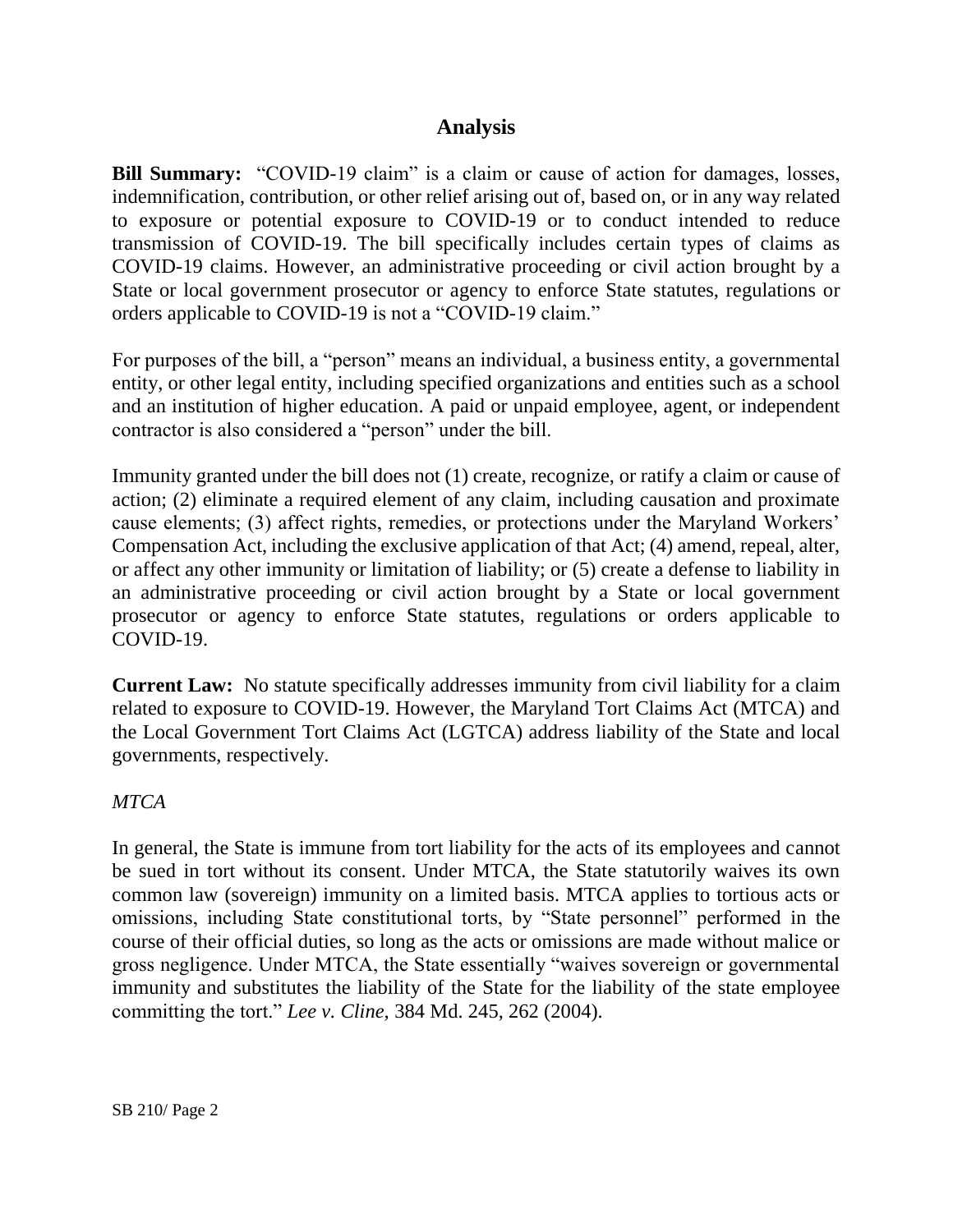However, MTCA limits State liability to \$400,000 to a single claimant for injuries arising from a single incident. (Chapter 132 of 2015 increased the liability limit under MTCA from \$200,000 to \$400,000 for causes of action arising on or after October 1, 2015.)

MTCA covers a multitude of personnel, including some local officials and nonprofit organizations. In actions involving malice or gross negligence or actions outside of the scope of the public duties of the State employee, the State employee is not shielded by the State's color of authority or sovereign immunity and may be held personally liable.

### *LGTCA*

LGTCA defines local government to include counties, municipal corporations, Baltimore City, and various agencies and authorities of local governments such as community colleges, county public libraries, special taxing districts, nonprofit community service corporations, sanitary districts, housing authorities, and commercial district management authorities. Pursuant to Chapter 131 of 2015, for causes of action arising on or after October 1, 2015, LGTCA limits the liability of a local government to \$400,000 per individual claim and \$800,000 per total claims that arise from the same occurrence for damages from tortious acts or omissions (including intentional and constitutional torts). It further establishes that the local government is liable for the tortious acts or omissions of its employees acting within the scope of employment. Thus, LGTCA prevents local governments from asserting a common law claim of governmental immunity from liability for such acts or omissions of its employees.

#### *County Boards of Education*

County boards of education are not covered under LGTCA. However, a county board of education may raise the defense of sovereign immunity to any amount claimed above the limit of its insurance policy or, if self-insured or a member of an insurance pool, above \$400,000. A county board of education may not raise the defense of sovereign immunity to any claim of \$400,000 or less. A county board employee acting within the scope of employment, without malice and gross negligence, is not personally liable for damages resulting from a tortious act or omission for which a limitation of liability is provided for the county board, including damages that exceed the limitation on the county board's liability.

#### *Gross Negligence*

Gross negligence involves "an intentional failure to perform a manifest duty in reckless disregard of the consequences as affecting the life or property of another and also implies a thoughtless disregard of the consequences without the exertion of any effort to avoid them. Stated conversely, a wrongdoer is [liable] of gross negligence or acts wantonly and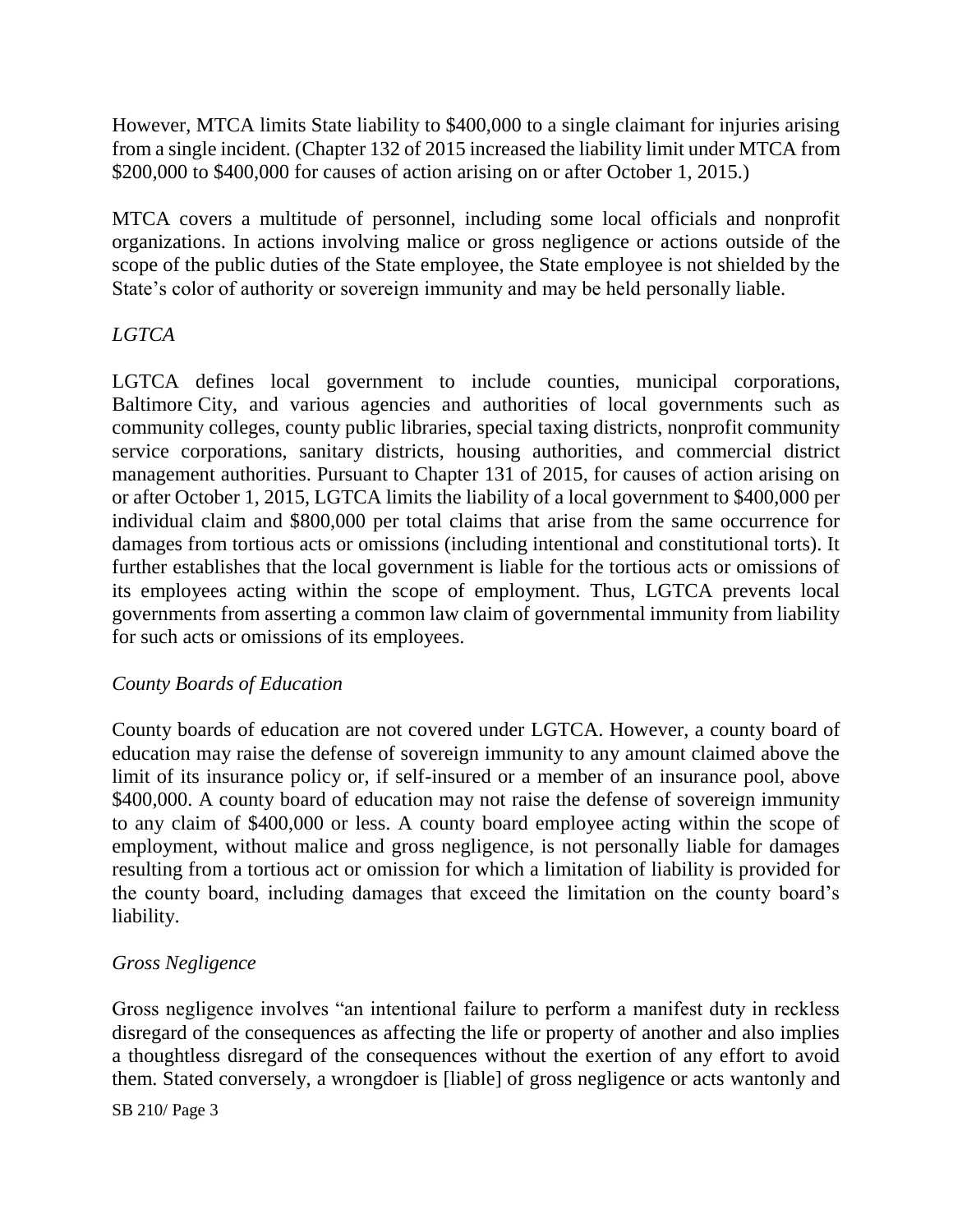willfully only when he inflicts injury intentionally or is so utterly indifferent to the rights of others that he acts as if such rights did not exist." *Barbre v. Pope*, 402 Md. 157, 187 (2007) (citations omitted). Gross negligence is a level of neglect more egregious than simple negligence. *Holloway-Johnson v. Beall*, 220 Md. App. 195 (2014). However, "…a fine line exists between allegations of negligence and gross negligence." *Barbre* at 187. The existence of gross negligence depends on the facts and circumstances of the case. *Rodriguez v. State*, 218 Md. App. 573 (2014).

**State Expenditures:** Special fund expenditures for the State Insurance Trust Fund (SITF) decrease to the extent the bill reduces payment of COVID-19 claims by the State and deters the filing of claims against the State. General fund expenditures for affected State agencies decrease if agencies are able to avoid higher SITF assessments under the bill.

The magnitude of the effect of the bill's provisions on State finances is difficult to determine given (1) how recently the COVID-19 pandemic commenced and its ongoing status; (2) the lack of information regarding the number of COVID-19 claims filed; (3) the lack of information on the number of potential COVID-19 claims, the nature of those claims, and the strength of those claims; and (4) the extent to which existing legal defenses, remedies, and doctrines would allow the State to prevail on a COVID-19 claim absent the bill.

However, to the extent the bill deters the filing of claims and allows the State to prevail on a COVID-19 claim, special fund expenditures decrease for SITF and general fund expenditures decrease for State agencies that would otherwise be subject to higher SITF assessments. Given the general three-year statute of limitations applicable to civil lawsuits, the majority of the bill's effect will likely be experienced in the near future. Furthermore, MTCA contains specific notice and procedural requirements. A claimant is prohibited from instituting an action under MTCA unless (1) the claimant submits a written claim to the State Treasurer or the Treasurer's designee within one year after the injury to person or property that is the basis of the claim; (2) the State Treasurer/designee denies the claim finally; and (3) the action is filed within three years after the cause of action arises.

Claims under MTCA are paid out of SITF, which is administered by the Treasurer's Office. Agencies pay premiums to SITF that are comprised of an assessment for each employee covered and SITF payments for torts committed by the agency's employees. The portion of the assessment attributable to losses is allocated over five years. An agency's loss history, consisting of settlements and judgments incurred since the last budget cycle, comprises part of the agency's annual premium. That amount is electronically transferred to SITF from the appropriations in an agency's budget.

Baltimore City Community College (BCCC) advises that the liability BCCC would face absent the bill is unclear at this time, given limits on liability under MTCA and a lack of

SB 210/ Page 4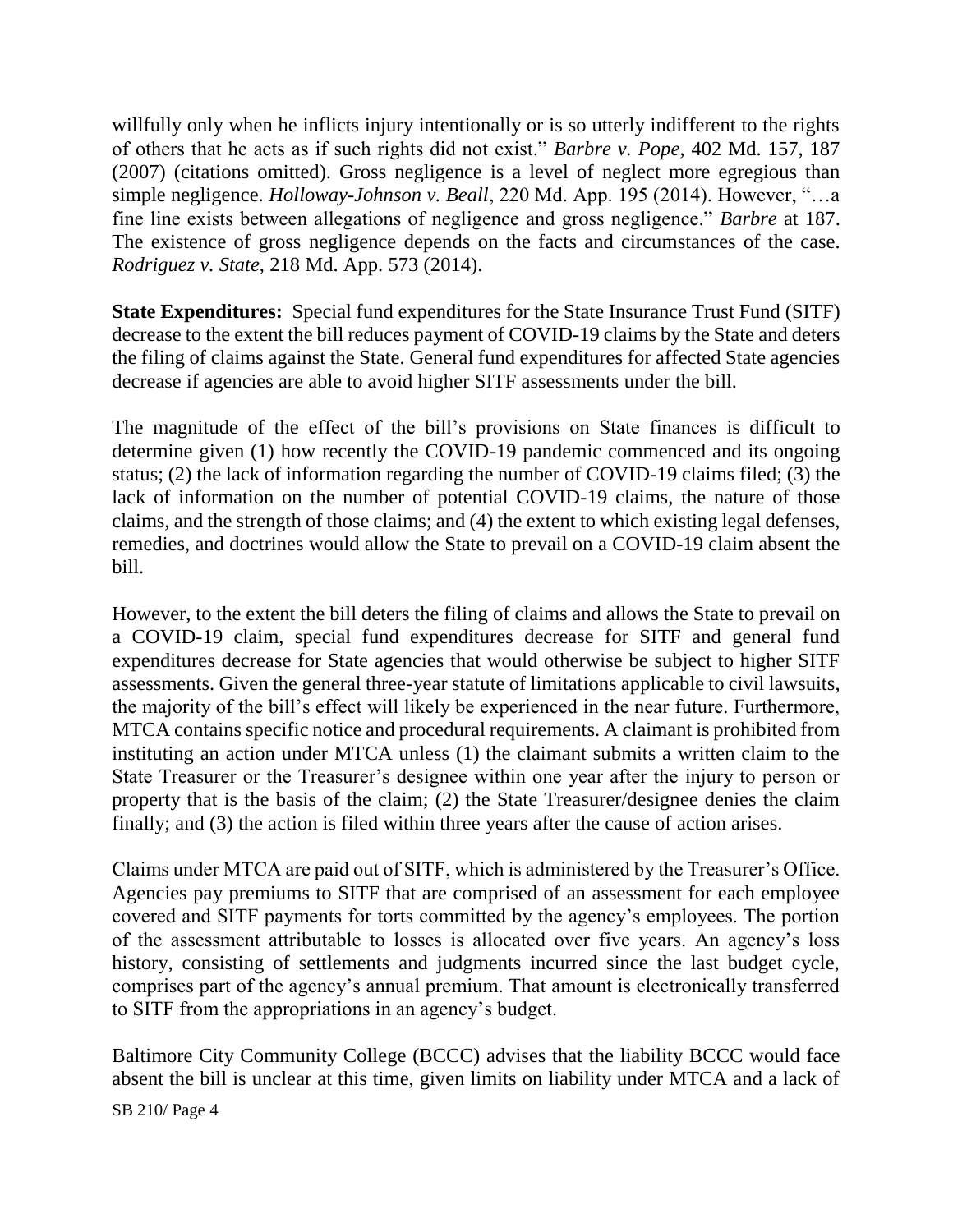knowledge of how many, if any, COVID-19 claims may be filed against BCCC. However, the University System of Maryland and Morgan State University advise that the bill is not anticipated to have a fiscal impact on their institutions.

The bill is not anticipated to materially impact the finances or operations of the Judiciary, as discussed in further detail below.

**Local Expenditures:** For reasons similar to the ones stated above, local expenditures decrease to the extent the bill reduces litigation and payment of COVID-19 claims and prevents increases in insurance obligations for local governments and boards of education.

Some local governments covered under LGTCA obtain insurance coverage through the Local Government Insurance Trust (LGIT), a self-insurer that is wholly owned by its member local governments. LGIT assesses premiums based on the projected claims and losses of its members. LGIT advises that it cannot determine the bill's effect on the trust and its members, given the ongoing nature of the COVID-19 pandemic and the three-year statute of limitations.

Assuming that COVID-19 lawsuits are most likely to be filed in the circuit courts, the bill may affect circuit court operations if it (1) shortens the course of litigation of COVID-19 claims or (2) deters COVID-19 cases from being filed. However, any such operational impact is not anticipated to materially affect circuit court finances.

**Small Business Effect:** The bill has a meaningful effect on small businesses that are able to avoid litigation, liability, and potential increased costs of insurance coverage as a result of the bill's provisions.

## **Additional Information**

**Prior Introductions:** None.

**Designated Cross File:** HB 508 (Delegate Attar) - Judiciary.

**Information Source(s):** Maryland Association of County Health Officers; Maryland State Treasurer's Office; Judiciary (Administrative Office of the Courts); Local Government Insurance Trust; Maryland State Department of Education; Baltimore City Community College; University System of Maryland; Morgan State University; St. Mary's College of Maryland; Baltimore City Public Schools; Department of Legislative Services